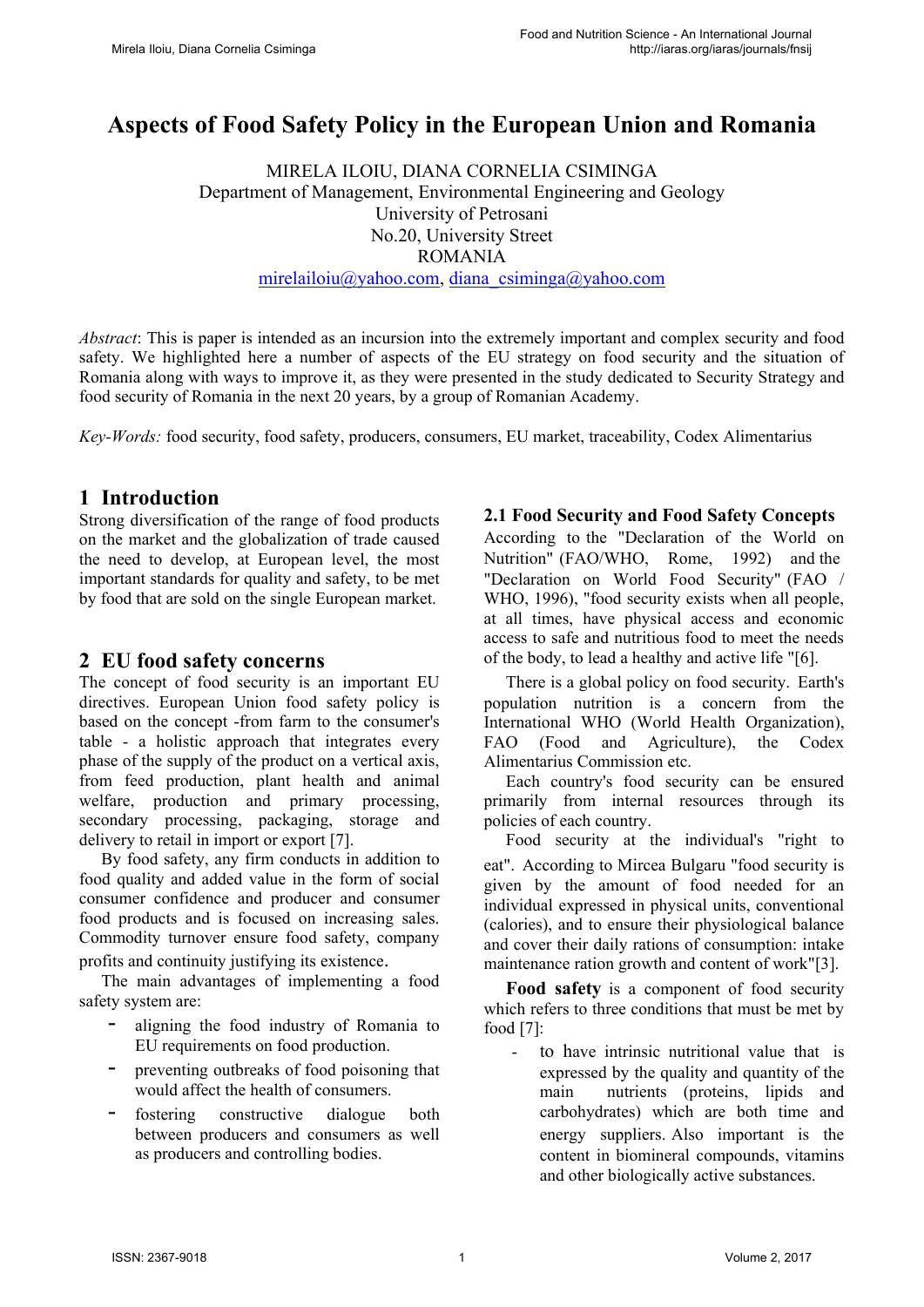- to have a bioavailable nutritional value as high as possible.
- bioavailability refers to the extent to which the nutrients, biominerals, vitamins and biologically active substances in food are used by the human body
- to be innocuous, ie: be healthy and not to endanger the normal healthy consumer.

According to the *Codex Alimentarius* (collection of standards internationally recognized, codes of practice and guidelines for food internationally), food security is *"the assurance that food will not cause harm to consumers when they are prepared and / or* consumed in accordance specifications on how to use "[6]. Food - processed or fresh - which are sold to final consumers should not affect their health as a result of direct consumption or preparation, according to each destination.

Food safety is a parameter that the consumer and ensuring they are involved all the parts that participate in the production, processing, transportation and distribution of food.

#### **2.2 The Need for a European Food Safety policy**

Food safety is a cross-border issue, as many of the foods we consume come from imports.

The EU is a single market, the products, including food, can circulate freely inside its territory. Food is not marketed only on the territory of a single country, so competition grows and consumers benefit from a much wider range of products at lower prices.

In this context the single market requires the development, at European level, of the most important standards for quality and safety.

If every country should have its own rules for controls on products, there would be no free trade and producers in some countries could benefit from an unfair competitive advantage from the existence of several sets of rules.

Also, agricultural policy is within the competence of EU, that gives to the EU the opportunity to influence the quality and food safety through rules and support measures for farmers agreed at European level. Thanks to EU rules, European citizens benefit from some of the highest international standards in food safety.

Along the food and agricultural chain, mandatory controls are in place designed to ensure that plants and animals are healthy and that food and feed are safe, high quality, properly labeled and conform to the strict rules at European level.

Events such as dioxin, bovine spongiform encephalopathy, the lack of uniform rules in areas such as food fortification, dietary supplements, microbial contamination, leading to the need for a new legislative framework, which aims to review all procedures established by the food legislation in the European Union (EU ) for the implementation and adaptation to scientific and technical progress. The White Paper contains proposals that converts food policy in a prospective tool, dynamic, coherent and comprehensive, based on the following general principles [8]:

- a. A global, integrated approach principle applicable to the entire food chain, all sectors involved in food and feed, in each EU Member State, and followed in drafting regulations and measures to be taken.
- b. Clearly define responsibilities that all parties involved in the food chain - feed manufacturers, farmers, food industry producers, operators, competent authorities, consumers - should have clearly defined responsibilities.
- c. The traceability of food according to this principle, operators must record all suppliers of raw materials and ingredients so that the emergence of safety problems, to be able to identify the cause and place of issue and be able to withdraw the product from market.
- d. Consistency, efficiency, dynamism and transparency - which basically argues that food policy to be constantly analyzed to be improved and adapted to ongoing developments in food production.
- e. Risk analysis constitutes one of the fundamental principles of food safety policy.

Food safety policy is based on scientific information. Therefore, scientific advice on food safety must be of the highest quality.

#### **2.3 EU Strategy on Food Safety**

This strategy is based on three main elements [5]:

 $\triangleright$  Food and feed safety legislation

General legislative framework on food safety, both at European and at national level, establishes the consumer's right to safe food and to be properly informed.

The normative acts adopted at Community level designed to achieve harmonization of national standards on food safety, so that the free movement of foodstuffs to be achieved more effectively.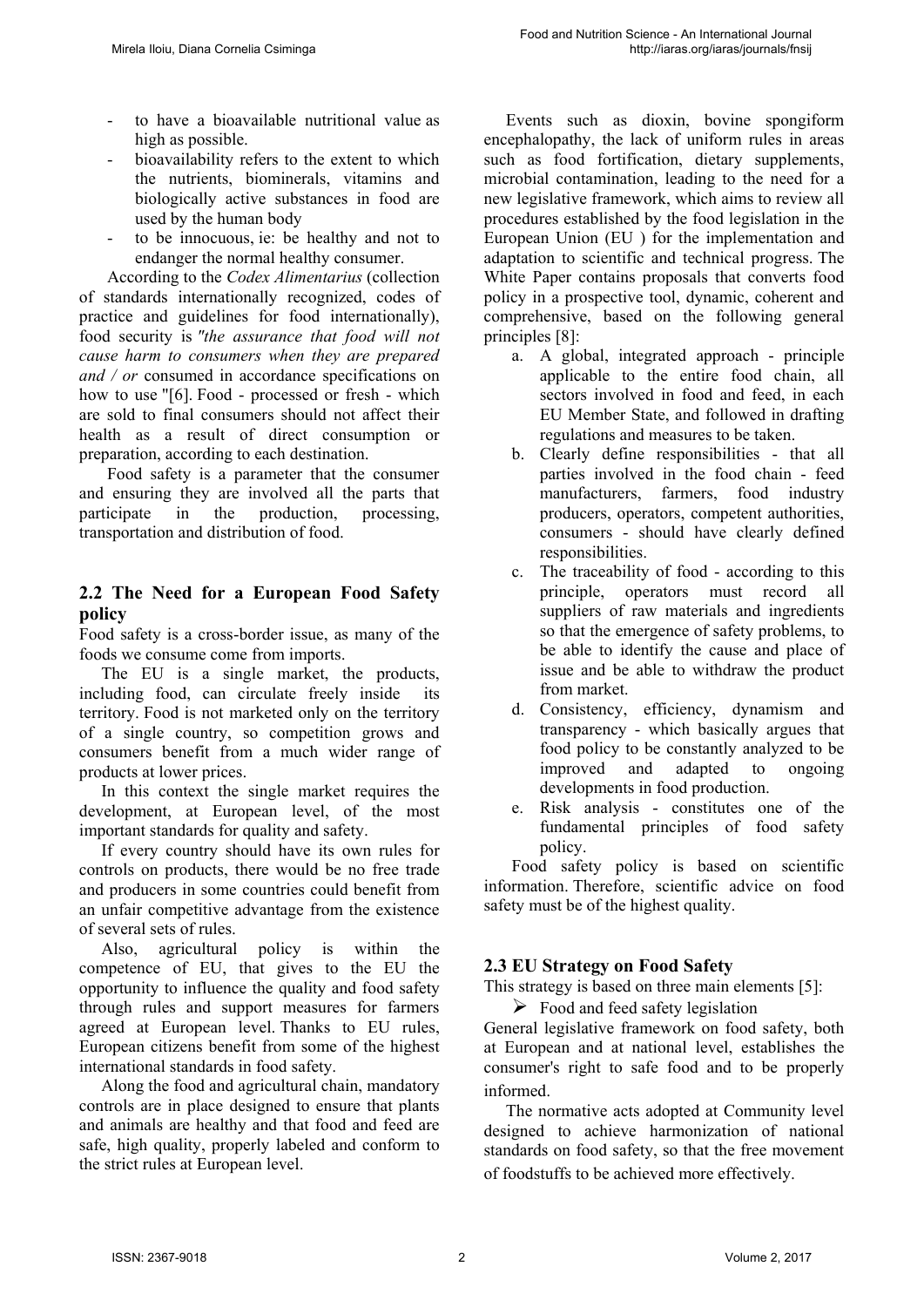The European Union has developed a rich body of laws on food safety, animal health and welfare and plant health, which is binding in all EU countries. Also, these texts partially applies to third countries exporting animals, animal products, plants and plant products in the EU.

 $\triangleright$  Substantiated scientific advice necessary decisions in the field

EU food safety policy is developed based on basic scientific advisers. **European Commission** bases its decisions to act on the precautionary principle. In other words, if the scientists say there is at least a potential threat, the Commission will withdraw the product from the market without waiting for scientific evidence. Also an important role in making decisions about food security it holds **the European Food Safety Authority (EFSA),** to give advice when drawing up draft legislation or where policy makers are facing a food safety threat.

 $\triangleright$  Implementation and control policy Commission, the institution with competence in developing and coordinating policy implementation and control, requires the implementation of European legislation on food and feed checking incorporating appropriate into national law and its implementation in all EU countries, through inspections land held inside and outside the EU.

If the main responsibility for compliance rests with the 28 Member States, the Commission must ensure, in turn, each of them correctly apply EU law. To fulfill this responsibility, the Commission set up in 1997, the **Food and Veterinary Office - FVO** (Food and Veterinary Office - FVO).

The Office carries out audits and spot checks, its main task being to verify food safety controls in Member States and countries exporting to the EU under the legislation.

Findings and recommendations are reported to the national and European authorities and also made public on the FVO website.

#### **2.4 Romania's Policy on Food Safety**

After joining the EU, Romania has received a number of advantages such as free movement within the European Union, the right to work in the EU, but also have returned a number of duties, one of which is harmonization national legislation to the EU, including in the food industry.

A prime example of this is the implementation of the enactment of European law known as the General Food Law, from Pre-Accession period, in Law no.150/2004 of food safety, with gradual implementation in 2002-2005 [4].

Joining not mean only the harmonization of legislation with the European one, but also the implementation of the said requirements at national and Romania, like other Member States face a number of complex challenges.

Therefore, proper management of these challenges, the Romanian Academy has made a considerable contribution by establishing, in 2014, a study entitled Strategy for Safety and Food Security of Romania [1], developed later, in 2015, under Strategy Romania's development in the next 20 years, in Chapter 5, entitled Security and food safety [2].

This initiative of the Romanian Academy in food safety aims to outline a vision for food security and safety of Romania for the period 2016 - 2035. The document is sounding the alarm too slow progress made by Romanian agri-food system, caused by the need to ensure convergence the performance indicators of the EU member states, which is supported by maintaining poverty in vast areas in rural areas, low agricultural production, instability in domestic supply and price fluctuations, as well as poor access to food of large population groups to the potency manifestation of a condition exacerbated by food insecurity nationwide. The studym carried out by Romanian Academy, contain a SWOT analysis on the state of food security and safety in Romania, detailing these issues and highlighting a number of major vulnerabilities such as:

- a) insufficient supply of domestic agricultural to a wide range of products (meat, vegetables fruit, fish and sugar);
- b) higher farm gate prices in relation to regional prices (Hungary, Poland) for a range of products such as pork, potatoes, certain fruits and vegetables;
- c) poverty and low purchasing power of large groups of population;
- d) the precarious road infrastructure and health; e) poor food consumption in terms of quality;
- e) the existence of population groups with high nutritional risk and food, particularly in rural areas.

In addition to these vulnerabilities identified by the SWOT analysis, it should be noted that about 70% of farmland in Romania was estranged in recent years by foreign citizens, losing thus national control over the degree of exploitation and valorisation of the agricultural potential of the country. It also can not be ignored phenomena such as the aging and depopulation of agricultural